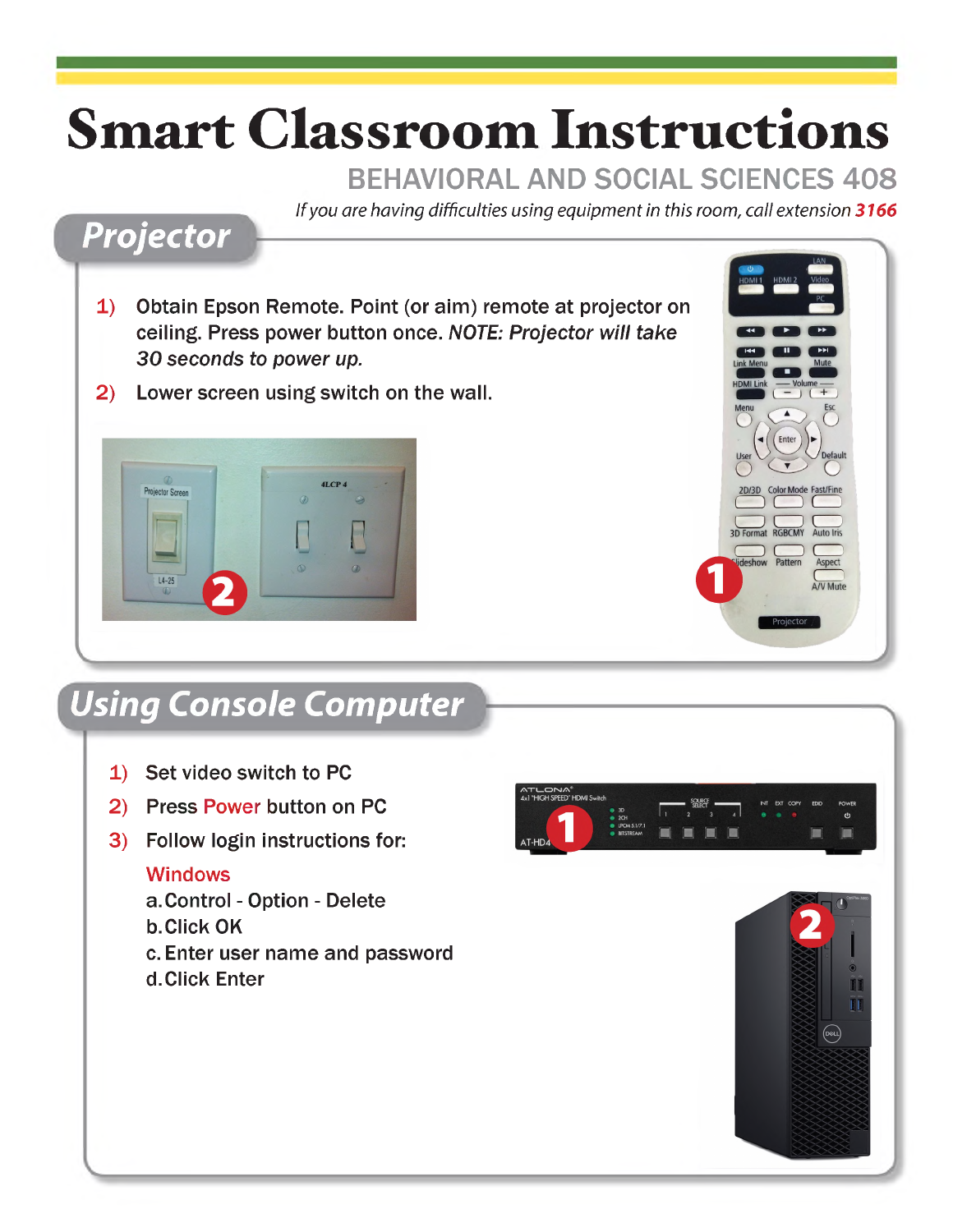# *Using a Laptop*

- 1) Shut down your laptop
- 2) Press Laptop button on video switch box
- 3) Connect the HDMI cable or the VGA cable the video output port on your laptop.
- 4) Connect your laptop's AC adaptor to a power outlet and start up your laptop.
- 5) If you still do not see an image, refer to the laptop troubleshooting guide later in these instructions.
- 6) When finished, shut down your laptop and disconnect all cables.
- 7) Proceed to shutting down the rest of the equipment. Follow the instructions later in this guide, Powering Down the System.



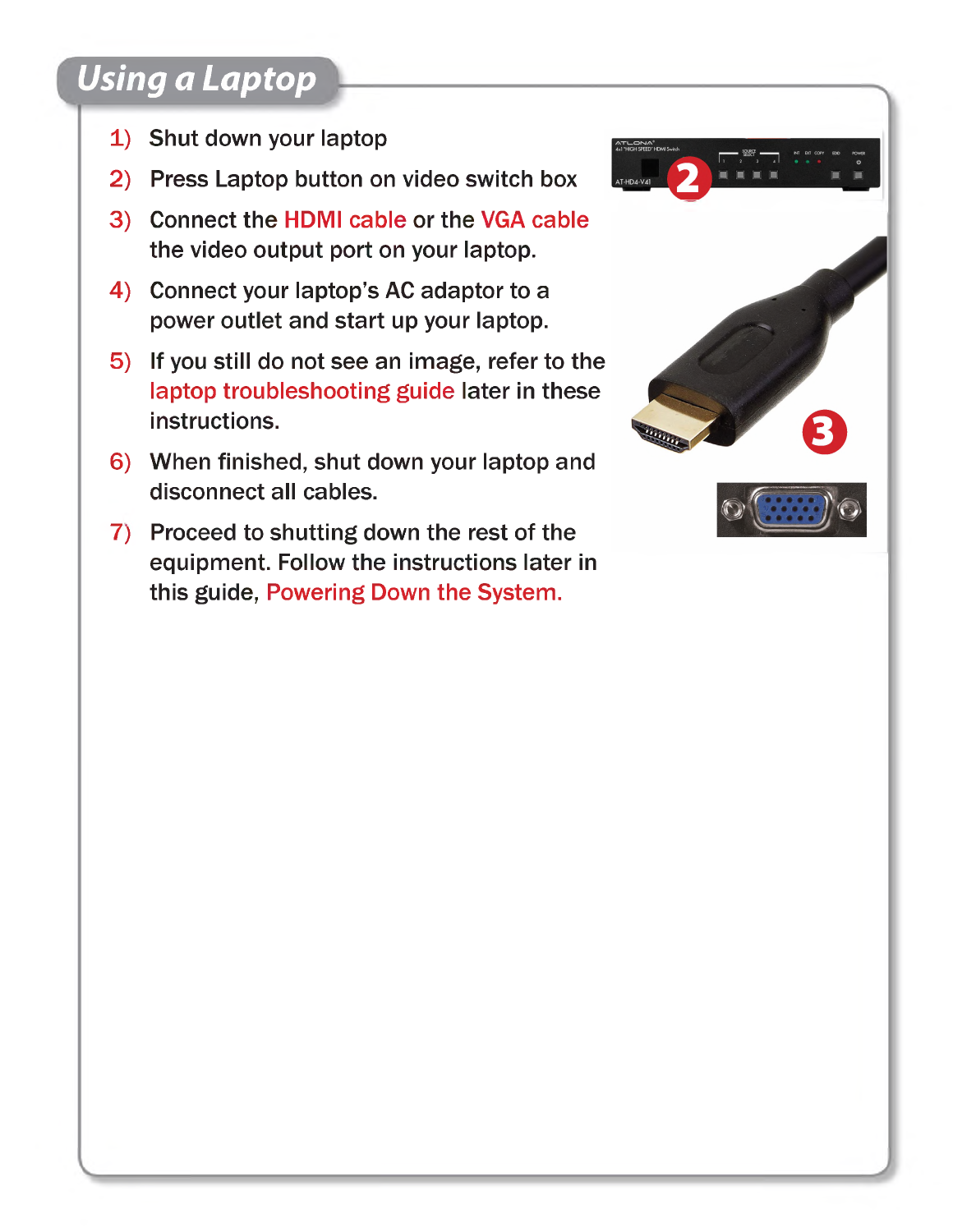# *Sound*

#### **Amplifier(sound)**

- **1)** Flip **Power** switch on left end of amplifier.
- **2)** Change the selector knob to match your choice of using the console PC, a laptop or the DVD/VCR.
- **3)** Adjust volume as needed.



# *DVD & Blu-Ray*